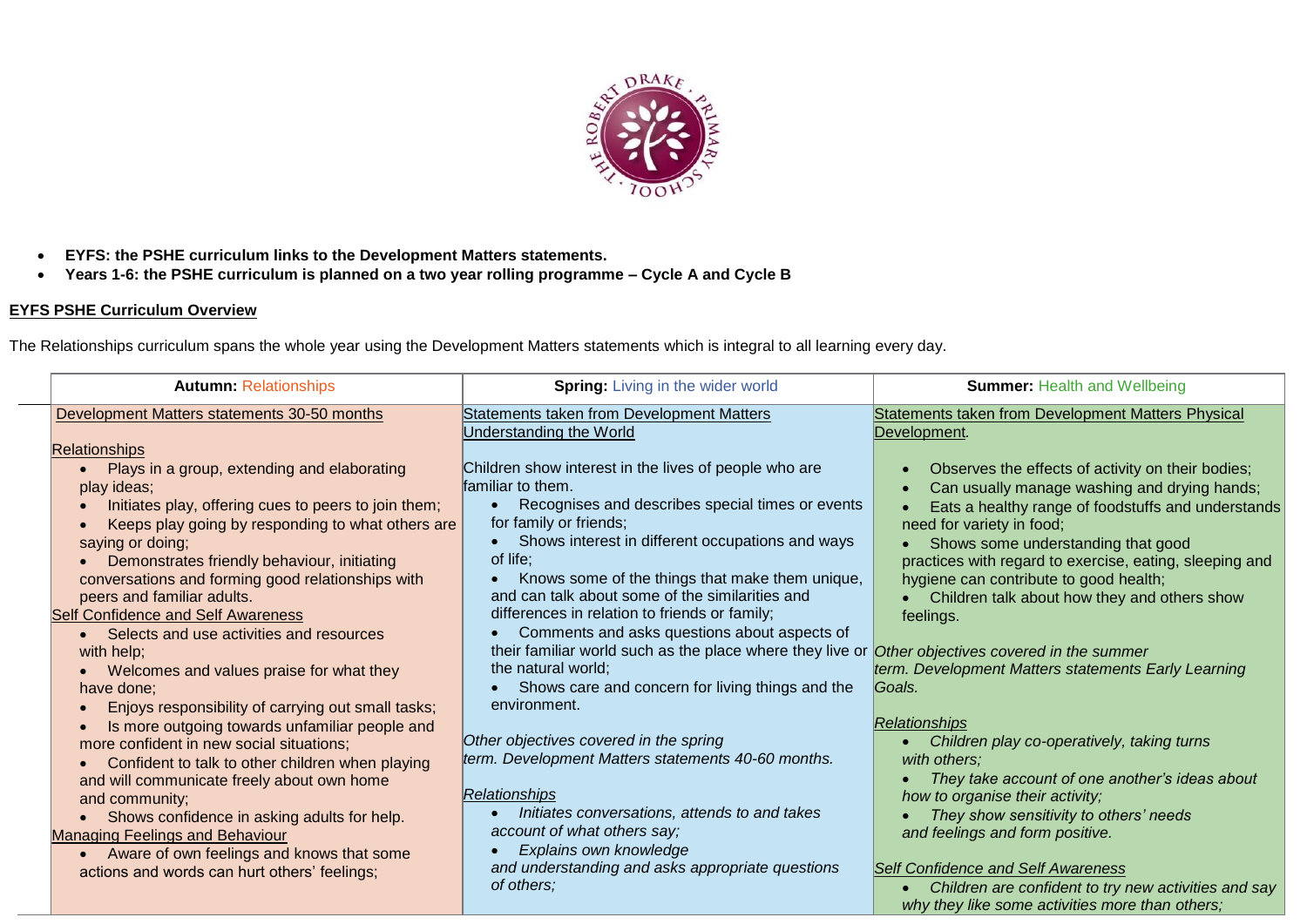| Begins to accept the needs of others and can take<br>turns and share resources, sometimes with support<br>from others:<br>Can usually tolerate delay when needs are not<br>immediately met and understands wishes may not<br>always be met;<br>Can usually adapt behaviour to different events, social<br>situations and changes in routine. | Takes steps to resolve conflicts with other children,<br>e.g. finding a compromise.<br>Self Confidence and Self Awareness<br>Confident to speak to others about own needs,<br>wants, interests and opinions;<br>Can describe self in positive terms and talk about<br><i>abilities.</i><br><b>Managing Feelings and Behaviour</b><br>Understands that own actions affect other people,<br>for example, becomes upset or tries to comfort another<br>child when they realise they have upset them;<br>Aware of the boundaries set, and of behavioural<br>expectations in the setting;<br>Beginning to be able to negotiate and solve problems<br>without aggression, e.g. when someone has taken their<br>toy. | They are confident to speak in a familiar group, will<br>talk about their ideas, and will choose the resources<br>they need for their chosen activities;<br>They say when they do or don't need help.<br><b>Managing Feelings and Behaviour</b><br>'talk about their own and others' behaviour, and its<br>consequences, and know that some behaviour<br><i>is unacceptable;</i><br>They work as part of a group or class,<br>and understand and follow the rules;<br>They adjust their behaviour to different situations and take<br>changes of routine in their stride. |
|----------------------------------------------------------------------------------------------------------------------------------------------------------------------------------------------------------------------------------------------------------------------------------------------------------------------------------------------|---------------------------------------------------------------------------------------------------------------------------------------------------------------------------------------------------------------------------------------------------------------------------------------------------------------------------------------------------------------------------------------------------------------------------------------------------------------------------------------------------------------------------------------------------------------------------------------------------------------------------------------------------------------------------------------------------------------|---------------------------------------------------------------------------------------------------------------------------------------------------------------------------------------------------------------------------------------------------------------------------------------------------------------------------------------------------------------------------------------------------------------------------------------------------------------------------------------------------------------------------------------------------------------------------|
|----------------------------------------------------------------------------------------------------------------------------------------------------------------------------------------------------------------------------------------------------------------------------------------------------------------------------------------------|---------------------------------------------------------------------------------------------------------------------------------------------------------------------------------------------------------------------------------------------------------------------------------------------------------------------------------------------------------------------------------------------------------------------------------------------------------------------------------------------------------------------------------------------------------------------------------------------------------------------------------------------------------------------------------------------------------------|---------------------------------------------------------------------------------------------------------------------------------------------------------------------------------------------------------------------------------------------------------------------------------------------------------------------------------------------------------------------------------------------------------------------------------------------------------------------------------------------------------------------------------------------------------------------------|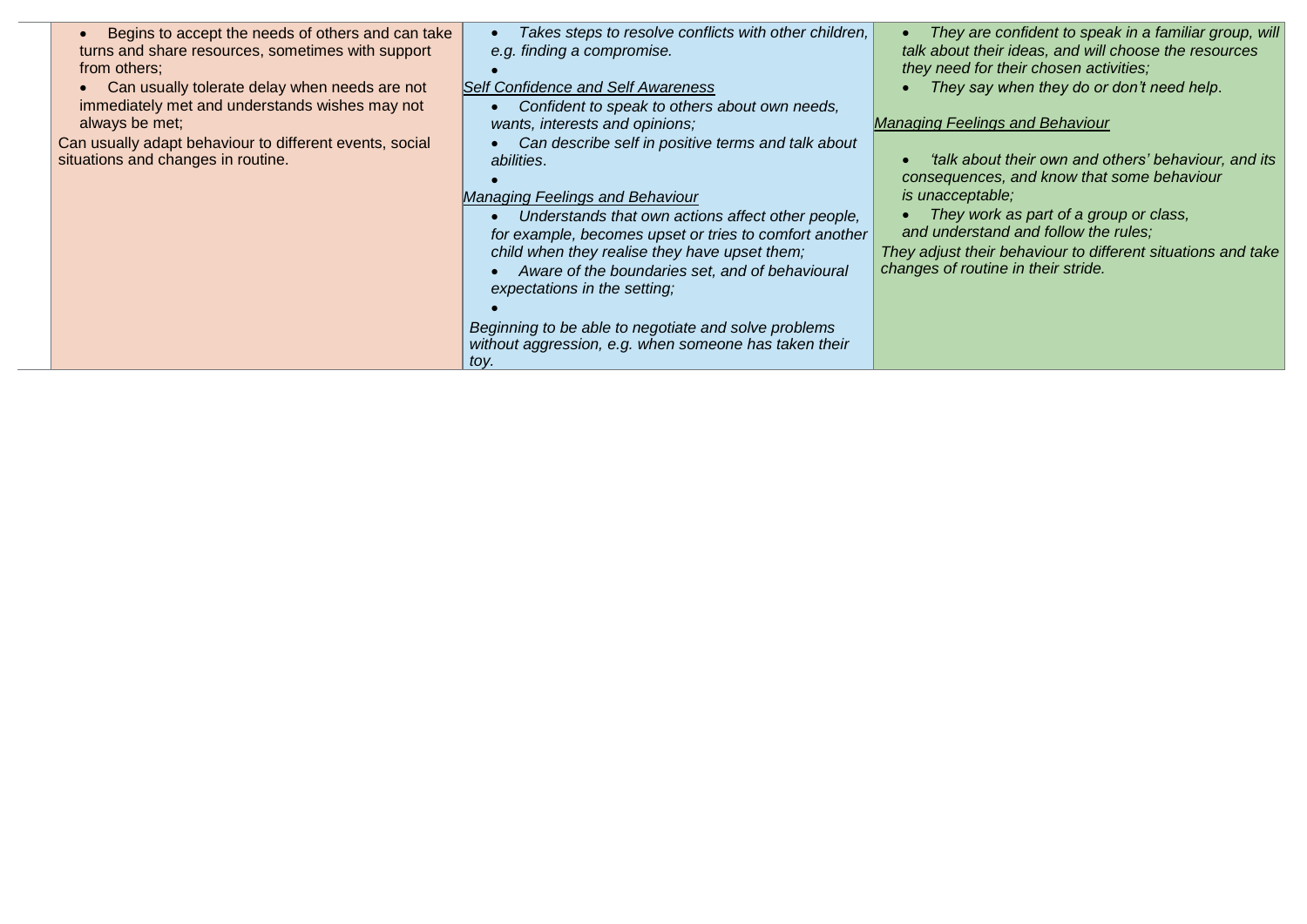## **Year 2/1 PSHE Curriculum Overview**

The information below has been collated from various resources from the PSHE Association's website.

|            | <b>Autumn: Relationships</b>                                                                                   |                                                                                                                                                        |                                                                                                                                                                                                  | <b>Spring:</b> Living in the wider world                                                                                           |                                                                              |                                                                  | <b>Summer: Health and Wellbeing</b>                                                                                                                |                                                                                                               |                                                                                           |
|------------|----------------------------------------------------------------------------------------------------------------|--------------------------------------------------------------------------------------------------------------------------------------------------------|--------------------------------------------------------------------------------------------------------------------------------------------------------------------------------------------------|------------------------------------------------------------------------------------------------------------------------------------|------------------------------------------------------------------------------|------------------------------------------------------------------|----------------------------------------------------------------------------------------------------------------------------------------------------|---------------------------------------------------------------------------------------------------------------|-------------------------------------------------------------------------------------------|
|            | <b>Families</b><br>and<br>friendships                                                                          | <b>Safe</b><br>relationships                                                                                                                           | <b>Respecting</b><br>ourselves<br>and others                                                                                                                                                     | <b>Belonging to a</b><br>community                                                                                                 | <b>Media literacy</b><br>and<br>digital resilience                           | <b>Money and</b><br>work                                         | <b>Physical</b><br>health and<br><b>Mental</b><br>wellbeing                                                                                        | <b>Growing and</b><br>changing                                                                                | <b>Keeping safe</b>                                                                       |
| ⋖<br>Cycle | Roles of<br>different<br>people;<br>families;<br>feeling<br>cared for.                                         | Recognising<br>privacy;<br>staying safe;<br>seeking<br>permission.                                                                                     | How behaviour<br>affects others;<br>being<br>polite and<br>respectful.                                                                                                                           | What rules are;<br>caring for others'<br>needs; looking<br>after<br>the environment.                                               | Using the<br>internet<br>and digital<br>devices;<br>communicating<br>online. | Strengths and<br>interests; jobs in<br>the<br>community.         | <b>Keeping</b><br>healthy;<br>food and<br>exercise,<br>hygiene<br>routines;<br>sun safety.                                                         | Recognising<br>what<br>makes them<br>unique<br>and special;<br>feelings;<br>managing when<br>things go wrong. | How rules and<br>age<br>restrictions<br>help us;<br>keeping safe<br>online.               |
| മ<br>Cycle | Making<br>friends;<br>feeling<br>lonely and<br>getting help<br>ships; civil<br>partnership<br>and<br>marriage. | Managing<br>secrets;<br>resisting<br>pressure<br>and getting<br>help;<br>recognising<br>hurtful<br>behaviour<br>consent in<br>different<br>situations. | Recognising<br>things<br>in common and<br>differences;<br>playing<br>and working<br>cooperatively;<br>sharing<br>opinions other<br>points of view,<br>including<br>discussing<br>topical issues. | Belonging to a<br>group; roles and<br>responsibilities;<br>being the same<br>and different in the<br>community and<br>stereotypes. | The internet in<br>everyday life;<br>online<br>content and<br>information.   | What money is;<br>needs and<br>wants:<br>looking after<br>money. | Why sleep is<br>important;<br>medicines<br>and keeping<br>healthy;<br>keeping teeth<br>healthy;<br>managing<br>feelings and<br>asking<br>for help. | Growing older;<br>naming body<br>parts;<br>moving class or<br>year.                                           | Safety in<br>different<br>environments;<br>risk<br>and safety at<br>home;<br>emergencies. |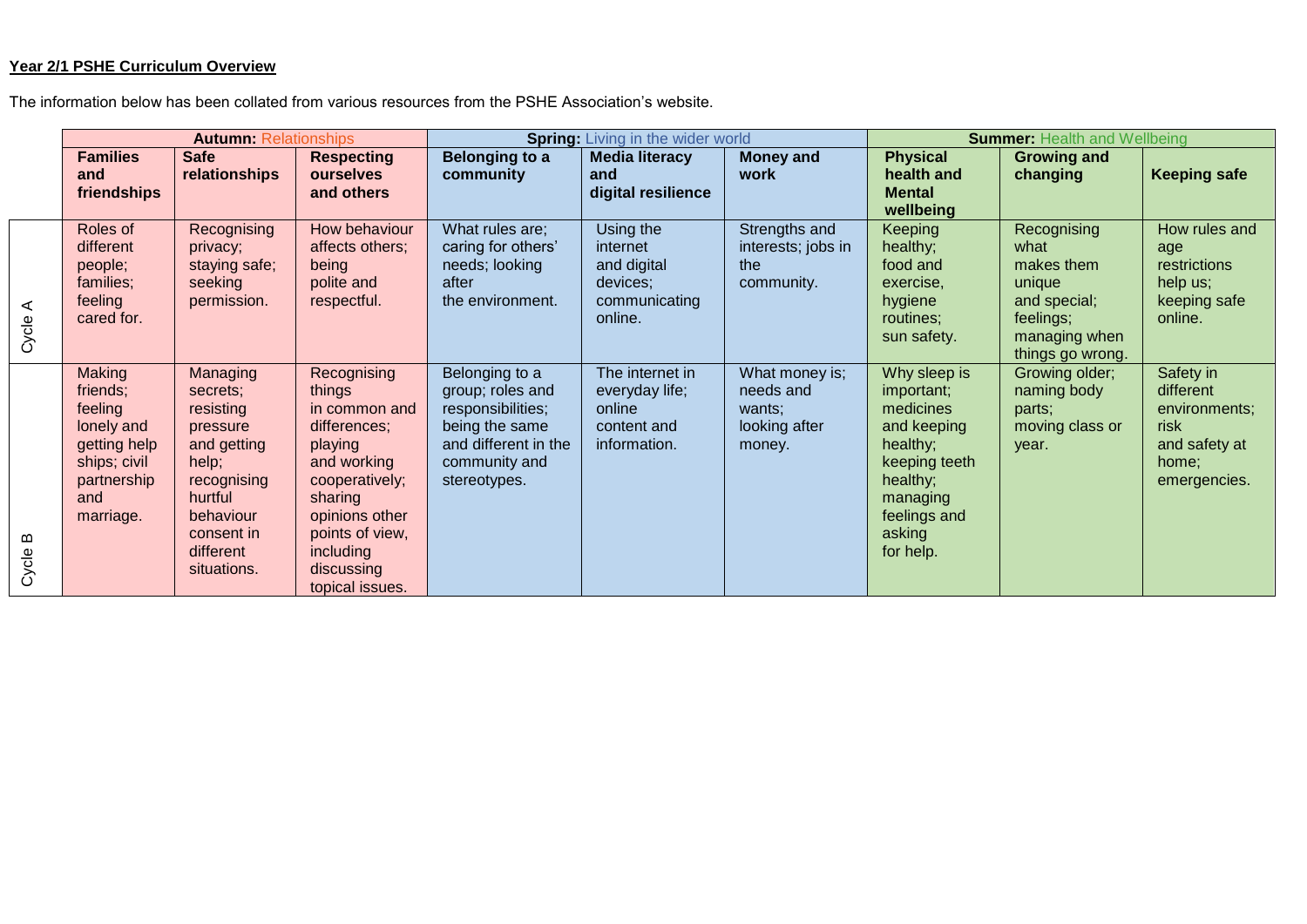## **Year 4/3 PSHE Curriculum Overview**

The information below has been collated from various resources from the PSHE Association's website.

|            | <b>Autumn: Relationships</b>                           |                                                                                                     |                                                                                                                | <b>Spring:</b> Living in the wider world                                        |                                                                  |                                                                                 | <b>Summer: Health and Wellbeing</b>                                                          |                                                                                      |                                                                                              |
|------------|--------------------------------------------------------|-----------------------------------------------------------------------------------------------------|----------------------------------------------------------------------------------------------------------------|---------------------------------------------------------------------------------|------------------------------------------------------------------|---------------------------------------------------------------------------------|----------------------------------------------------------------------------------------------|--------------------------------------------------------------------------------------|----------------------------------------------------------------------------------------------|
|            | <b>Families and</b><br>friendships                     | <b>Safe</b><br>relationships                                                                        | <b>Respecting</b><br>ourselves<br>and others                                                                   | <b>Belonging</b><br>to a<br>community                                           | <b>Media literacy</b><br>and<br>digital<br>resilience            | <b>Money</b><br>and work                                                        | <b>Physical health</b><br>and Mental<br>wellbeing                                            | <b>Growing</b><br>and<br>changing                                                    | <b>Keeping safe</b>                                                                          |
| ⋖<br>Cycle | What makes a<br>family;<br>features of family<br>life. | Personal<br>boundaries;<br>safely responding<br>to others;<br>the impact of<br>hurtful behaviour.   | Recognising<br>respectful<br>behaviour;<br>the importance of<br>self-respect;<br>courtesy and<br>being polite. | The value of rules<br>and laws;<br>rights, freedoms<br>and<br>responsibilities. | How the internet is<br>used;<br>assessing<br>information online. | Different jobs and<br>skills:<br>job stereotypes;<br>setting personal<br>goals. | <b>Health choices</b><br>and habits;<br>what affects<br>feelings;<br>expressing<br>feelings. | Personal<br>strengths and<br>achievements;<br>managing and<br>reframing<br>setbacks. | <b>Risks and</b><br>hazards;<br>safety in the local<br>environment and<br>unfamiliar places. |
| Cycle B    | <b>Positive</b><br>friendships,<br>including online.   | Responding to<br>hurtful behaviour;<br>managing<br>confidentiality;<br>recognising risks<br>online. | Respecting<br>differences and<br>similarities;<br>discussing<br>differences<br>sensitively.                    | What makes a<br>community;<br>shared<br>responsibilities.                       | How data is<br>shared and used.                                  | Making decisions<br>about money;<br>using and keeping<br>money safe.            | Maintaining a<br>balanced lifestyle;<br>oral hygiene and<br>dental care.                     | Physical and<br>emotional<br>wellbeing;<br>personal hygiene<br>routines.             | Medicines and<br>household<br>products;<br>drugs common to<br>everyday life.                 |